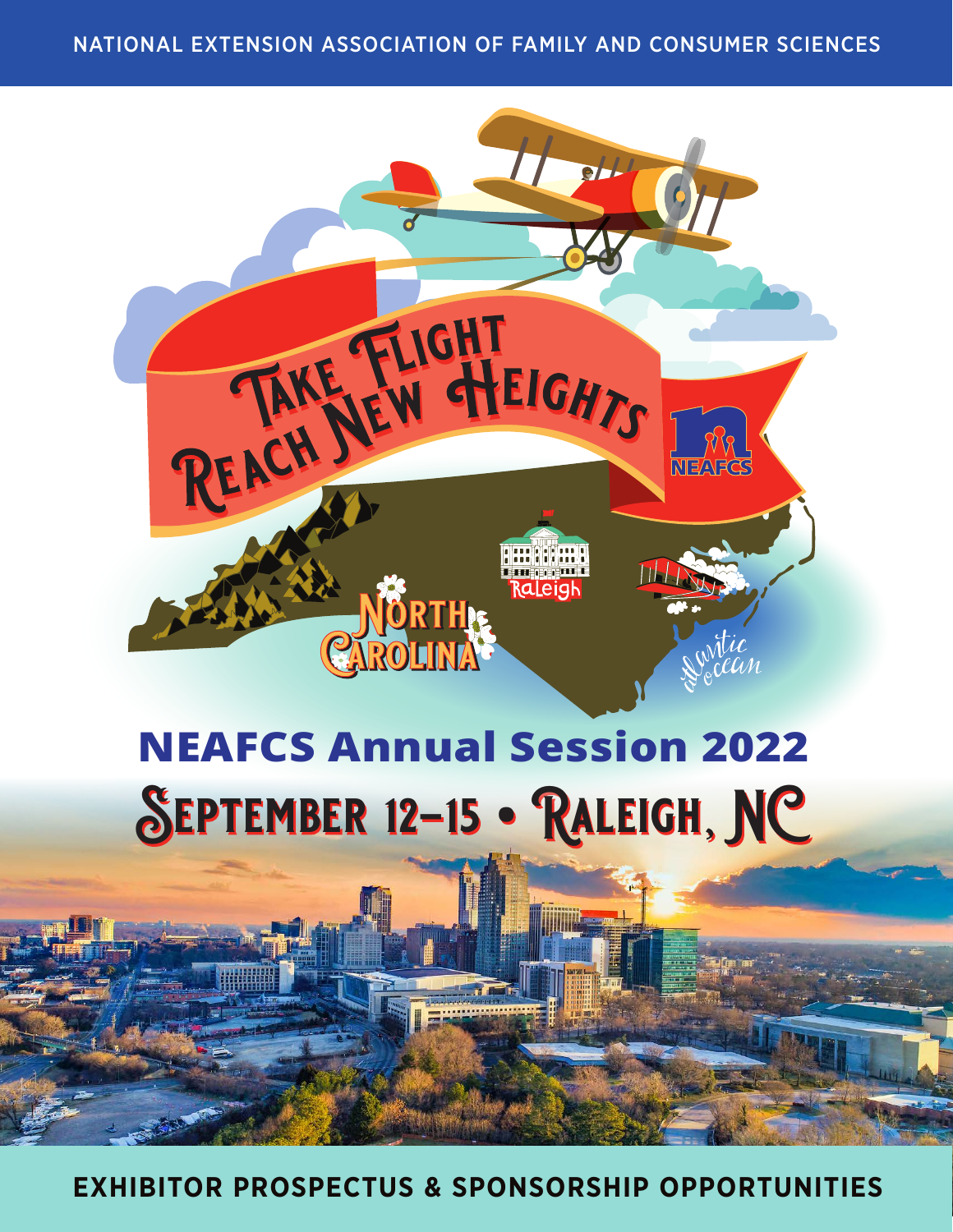# **Join us in Raleigh, North Carolina**

## **EXHIBITOR SCHEDULE OF EVENTS**

### **Tuesday, September 13, 2022**

| 11:30 AM – 5:00 PM | Exhibitor Decorator Move-In |
|--------------------|-----------------------------|
| 5:00 PM – 7:30 PM  | Exhibitor Move-In           |

### **Wednesday, September 14, 2022**

| 7:00 AM - 11:00 AM  | <b>Exhibitor Move-In</b>                           |
|---------------------|----------------------------------------------------|
| 11:00 AM – 11:30 AM | Exhibitor Orientation                              |
| 12:00 PM            | <b>Exhibit Hall Ribbon Cutting</b>                 |
| 12:00 PM - 5:00 PM  | <b>Exhibit Hall Open</b><br>(Boxed Lunch Provided) |
| TRD*                | <b>Exhibit Forums</b>                              |

### **Thursday, September 15, 2022**

| $8:00$ AM – 10:00 AM | Exhibit Hall Open<br>(Continental Breakfast Provided) |
|----------------------|-------------------------------------------------------|
| TRD <sup>*</sup>     | Exhibit Forums                                        |

10:00 AM – 12:00 PM Exhibitor Move-out

*\*Exhibit Forum times will be scheduled at a later date To see the full schedule, please visit www.neafcs.org.* 

## **PAST NEAFCS ANNUAL SESSION REGISTRATIONS**

*(Full registrations only. Not including exhibitors.)*



## **HOTEL INFORMATION**

NEAFCS has secured two hotels for the 2022 Annual Session due to limited number of rooms available at each. Attendees may select the hotel of their choice. The Marriott City Center will be referred to as the main conference hotel due to the number of rooms contracted.

#### **RALEIGH MARRIOTT CITY CENTER**  (MAIN CONFERENCE HOTEL)

500 Fayetteville St. Raleigh, NC 27601

**Room Rate:** \$204 per night (excluding taxes)

**Reservation Deadline:** August 11, 2022 or when the room block sells out, whichever comes first.

**Concessions:** Complimentary guest room internet. No resort fees.

**Check-In/Check-Out:** 4:00 PM / 12:00 PM

**Deposit/Cancellation:** All reservations must be accompanied by a first night room deposit or guaranteed with a major credit card. If a guest does not cancel a reservation within forty eight (48) hours before the guest's check-in date, then Hotel may charge the credit card one night's room fee plus any applicable taxes.

**Reservation Phone:** (888) 236-2427 and reference National Extension Association of Family and Consumer Sciences

### **SHERATON RALEIGH HOTEL**

421 South Salisbury Street, Raleigh, NC 27601

**Room Rate:** \$199 per night (excluding taxes)

**Reservation Deadline:** August 10, 2022 or when the room block sells out, whichever comes first.

**Concessions:** Complimentary guest room internet. No resort fees.

**Check-In/Check-Out:** 4:00 PM / 11:00 AM

**Deposit/Cancellation:** All reservations must be guaranteed and accompanied by a first night room deposit or guaranteed with a major credit card. Cancellations must be received by 5:00 p.m. hotel time 48 hours prior to arrival to avoid a one-night penalty.

**Reservation Phone:** (800) 325-3535 and mention the NEAFCS Annual Session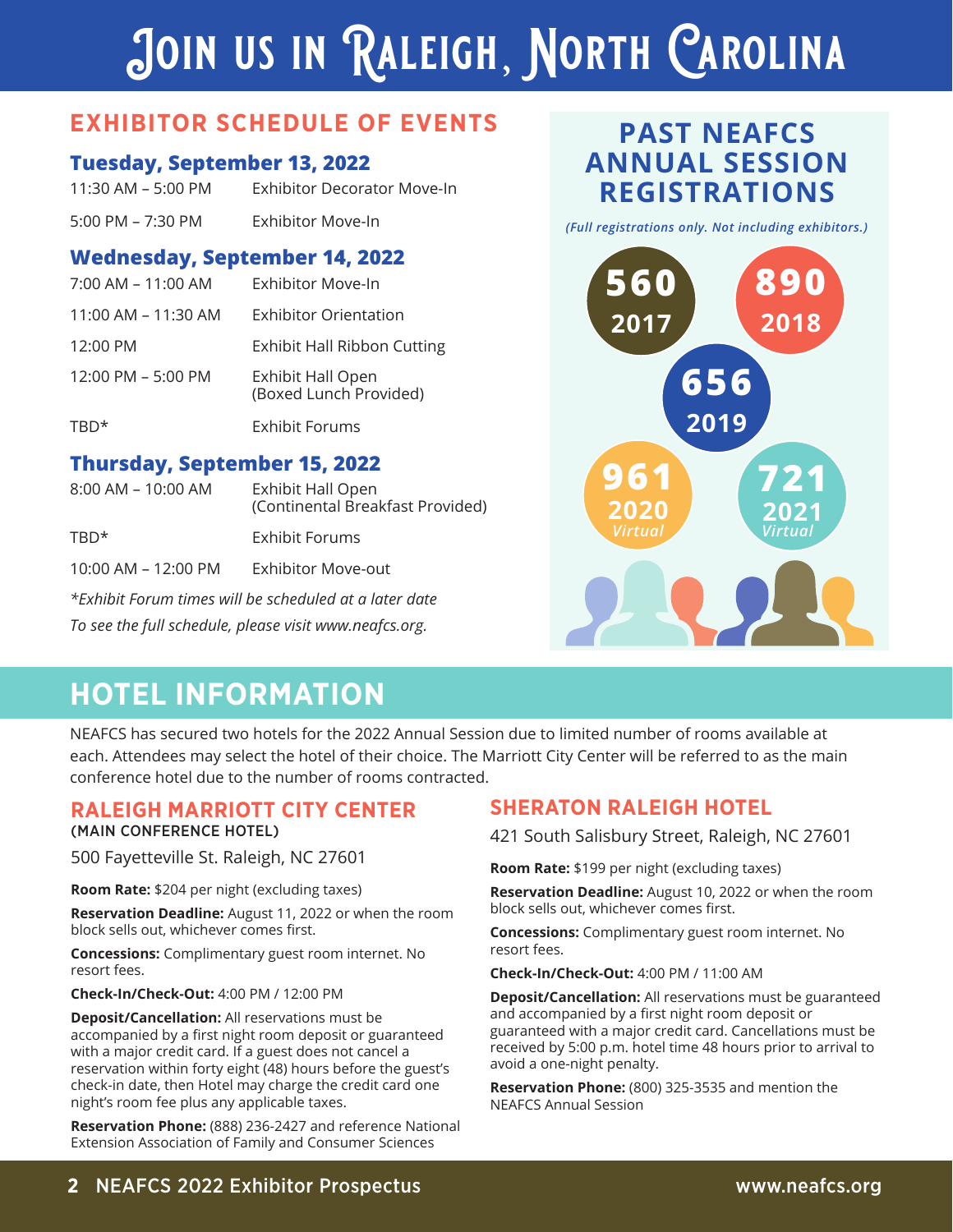

## **EXHIBIT BOOTH PACKAGE INCLUDES**

8' X 10' exhibit booth, side rails and back draping, 6ft. skirted table, wastebasket, identification sign and two chairs. Any additional booth furnishings and equipment may be ordered by the exhibitor at their own expense through the contracted trade show decorator. An exhibitor kit with order forms, deadlines and additional information will be emailed to each confirmed exhibitor. All shipping and any other additional expenses will be at the expense of the exhibitor.

## **EXHIBIT FORUM**

All registered exhibitors have the opportunity to purchase an Exhibit Forum. Exhibit Forums are scheduled during the Annual Session and allow companies 30 minutes to promote their products, services, programs, research, etc. in a session format. Exhibit Forums will be promoted throughout Annual Session marketing materials including the onsite Program Book and Annual Session App. To sign-up for an Exhibit Forum, please complete the application on page 9 and select the appropriate payment option on the Agreement Form enclosed.

HOUSE

## **2022 NEAFCS ANNUAL SESSION TRADE SHOW FLOOR PLAN**



 $\frac{1}{5}$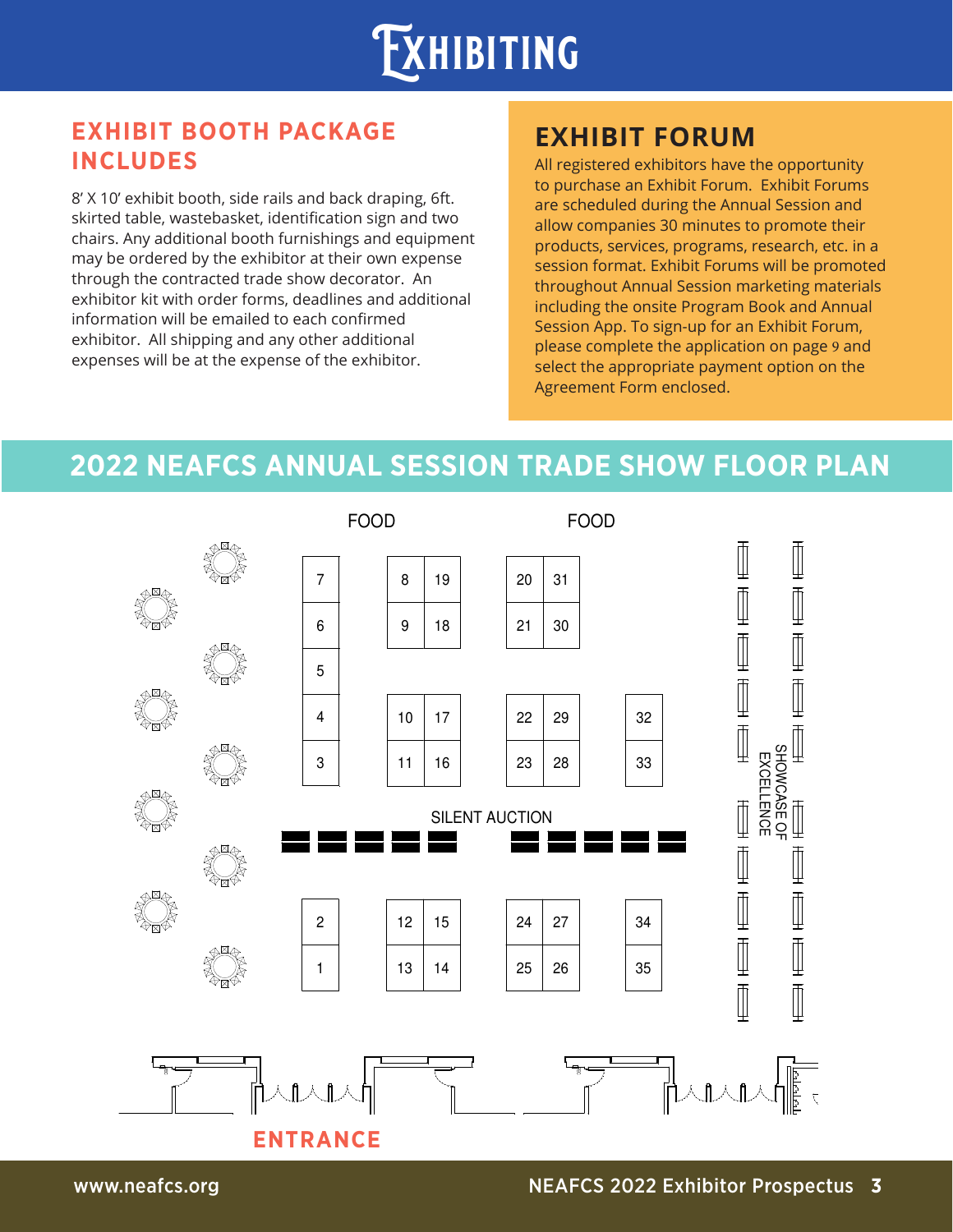# **Exhibit & Corporate Sponsorships**

#### **Sponsorships are available on a yearly basis (January-December)**

Pages 4 - 7 include information on the new NEAFCS Corporate Sponsor Program. To see Annual Session specific sponsorships see page 8.

The Corporate Sponsor program allows for collaboration with like-minded organizations whose purpose is to help advocate the mission of NEAFCS including building awareness of FCS and its members, and to share evidence and science-based information with its members that are useful in their professional work with the public.

NEAFCS Corporate Sponsors are limited to a select group of companies/organizations offering products, educational programs, resources and/or services in health, financial management, food and nutrition, food safety, healthy homes and environments, family life and technology, that our members can utilize in their programs for individuals, families and their communities.

All Corporate Sponsors must be current NEAFCS members in good standing.

#### **EXHIBITOR SINGLE BOOTH – \$1,000**

Non-Profit 501(c)(3) Organizations **– \$500**  First Time Exhibitor **– \$650**

- One (1) Exhibit Booth Package (includes an 8'x10' draped booth)
- Two (2) Complimentary Exhibitor Representatives
- Post Conference Attendee Mailing List
- One-time Highlight on Social Media Channels Promoting Company and Booth Number
- *• Add an Exhibitor Forum for \$150*

#### **SUPPORTER – \$1,000**

Non-Profit 501(c)(3) Organizations **– \$500**

- Logo recognition on NEAFCS homepage webpage with link to website
- NEAFCS Supporter recognition on all monthly NEAFCS Network emails and marketing materials and event signage at the Annual Session, to include logo and/or listing of name
- Recognition in the Journal of NEAFCS as an NEAFCS Supporter
- One-time Highlight on Social Media Channels Promoting Company

#### **ADVOCATE – \$3,000**

- Logo recognition on NEAFCS homepage webpage with link to website
- NEAFCS Sponsor recognition on all monthly NEAFCS Network emails and marketing materials and event signage at the Annual Session, to include logo and/or listing of name Recognition in the Journal of NEAFCS as an NEAFCS Sponsor
- Opportunity to include one (1) informational article or video in the NEAFCS Network.
- Specs: 500 words or less or 10-minute video or less, subject to approval from National Office
- Deadline: Must be received by the National Office on the first of the month in which the article will be published, as scheduled by the National Office.
- One (1) Annual Session complimentary single exhibit booth package (includes an 8' x 10' draped booth)
- Two (2) complimentary exhibit hall representative
- Logo recognition on NEAFCS Annual Session webpage with link to website
- Sponsor recognition on all marketing materials and event signage at the Annual Session Quarter page complimentary advertisement in onsite program book (Sponsor to provide artwork)
- Post conference attendee mailing list Pre or post conference attendee e-blast
- One-time Highlight on Social Media Channels Promoting Company and Booth Number
- *• Add an Exhibitor Forum for \$150*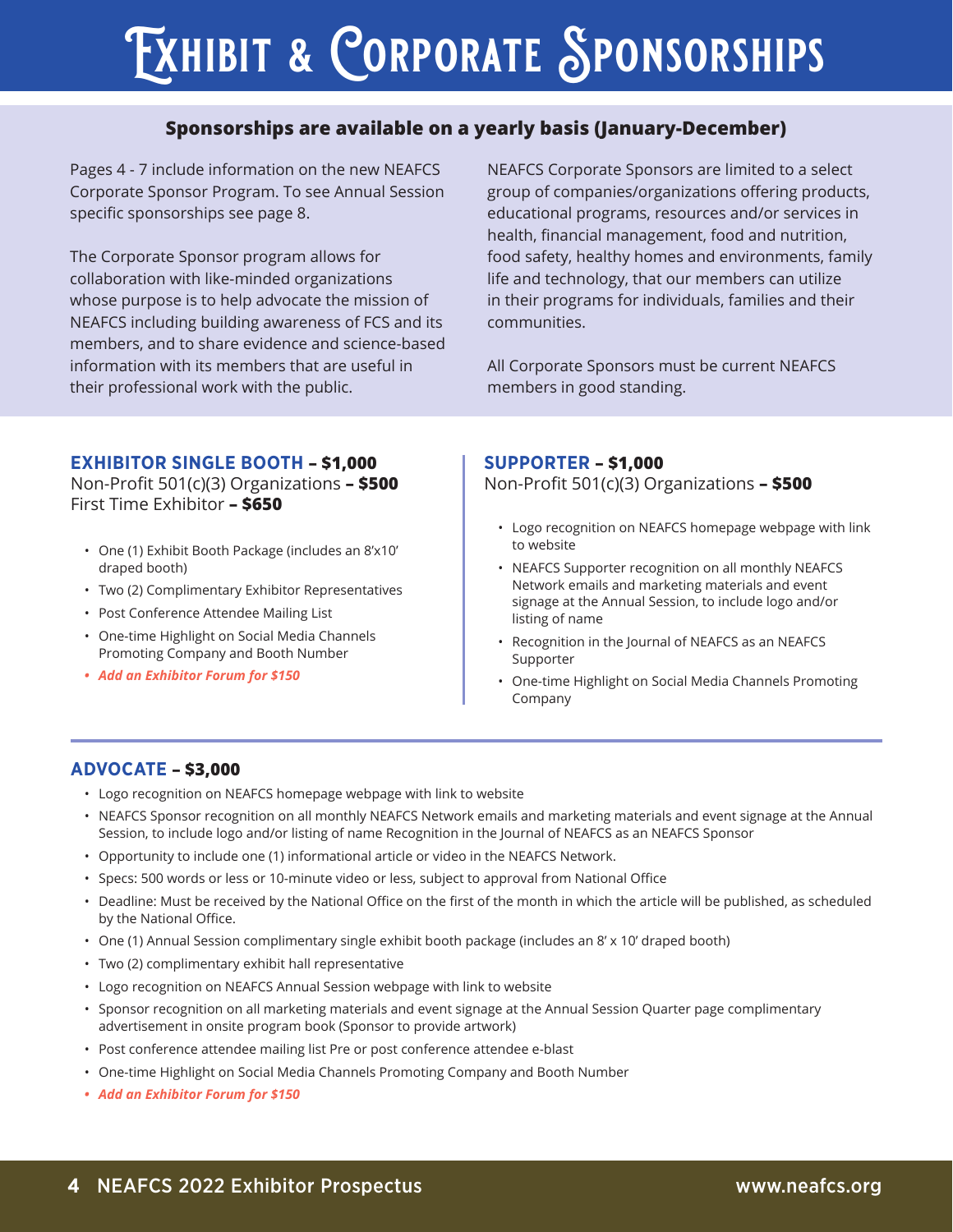#### **Sponsorships are available on a yearly basis (January-December)**

#### **CHAMPION – \$5,000**

- Logo recognition on NEAFCS homepage webpage with link to website
- NEAFCS Sponsor recognition on all monthly NEAFCS Network emails and marketing materials and event signage at the Annual Session, to include logo and/or listing of name
- One (1) exclusive email blast sent to all NEAFCS members highlighting your company/organizations products, services, resources, etc.
- Recognition and quarter page ad in the Journal of NEAFCS as an NEAFCS Sponsor (Sponsor to provide artwork)
- Opportunity to include two (2) informational articles or videos in the NEAFCS Network.
	- Specs: 500 words or less or 10-minute video or less, subject to approval from National Office
	- Deadline: Must be received by the National Office on the first of the month in which the article will be published, as scheduled by the National Office.
- One (1) Annual Session complimentary single exhibit booth package (includes an 8' x 10' draped booth in front of the trade show hall)
- Three (3) complimentary exhibit hall representatives Logo recognition on NEAFCS Annual Session webpage with link to website
- Sponsor recognition on all marketing materials and event signage at the Annual Session
- Half page complimentary advertisement in onsite program book (Sponsor to provide artwork)
- One (1) Announcement in a NEAFCS Email sent to all attendees and potential attendees promoting and highlighting your sponsorship at convention. (This will feature your company logo and a 50-word highlight) One (1) full Annual Session registration with option to purchase additional at member rate
- Pre/post conference attendee mailing list Pre/post conference attendee e-blast
- Three-minute opportunity to provide remarks at the General Session
- *• Complimentary 30-minute Exhibit Forum*
- One (1) 3-minute MAX promo video on website and social media

#### **INVESTOR – \$7,000**

- Logo recognition on NEAFCS homepage webpage with link to website
- NEAFCS Sponsor recognition on all monthly NEAFCS Network emails and marketing materials and event signage at the Annual Session
- One (1) exclusive email blast sent to all NEAFCS members highlighting your company/organizations products, services, resources, etc.
- Recognition and half page ad in the Journal of NEAFCS as an NEAFCS Sponsor (Sponsor to provide artwork) One (1) Webinar Sponsor (shown below)
- Opportunity to include three (3) informational articles or videos in the NEAFCS Network.
	- Specs: 500 words or less or 10-minute video or less, subject to approval from National Office
	- Deadline: Must be received by the National Office on the first of the month in which the article will be published, as scheduled by the National Office
- One (1) Annual Session double booth package in prime location (includes an 8' x 20' draped booth in front of the trade show hall)
- Four (4) Complimentary Exhibit Hall Representatives Logo Recognition on NEAFCS Annual Session webpage with link to website
- Sponsor recognition on all marketing materials and event signage at the Annual Session
- Full page complimentary advertisement in onsite program book (Sponsor to provide artwork)
- One (1) Announcement in a NEAFCS Email sent to all attendees and potential attendees promoting and highlighting your sponsorship at convention. (This will feature your company logo and a 50-word highlight) Two (2) full Annual Session registration with option to purchase additional at member rate
- Pre/post conference attendee mailing list Pre/post conference attendee e-blast
- Five-minute opportunity to provide remarks at the General Session
- *• Complimentary 30-minute Exhibit Forum*
- Banner ad on homepage of NEAFCS website, size determined by National Office (Sponsor to provide artwork)
- One (1) 3-minute MAX promo video on website and social media
- Complimentary Partner Membership for current year (include one individual membership)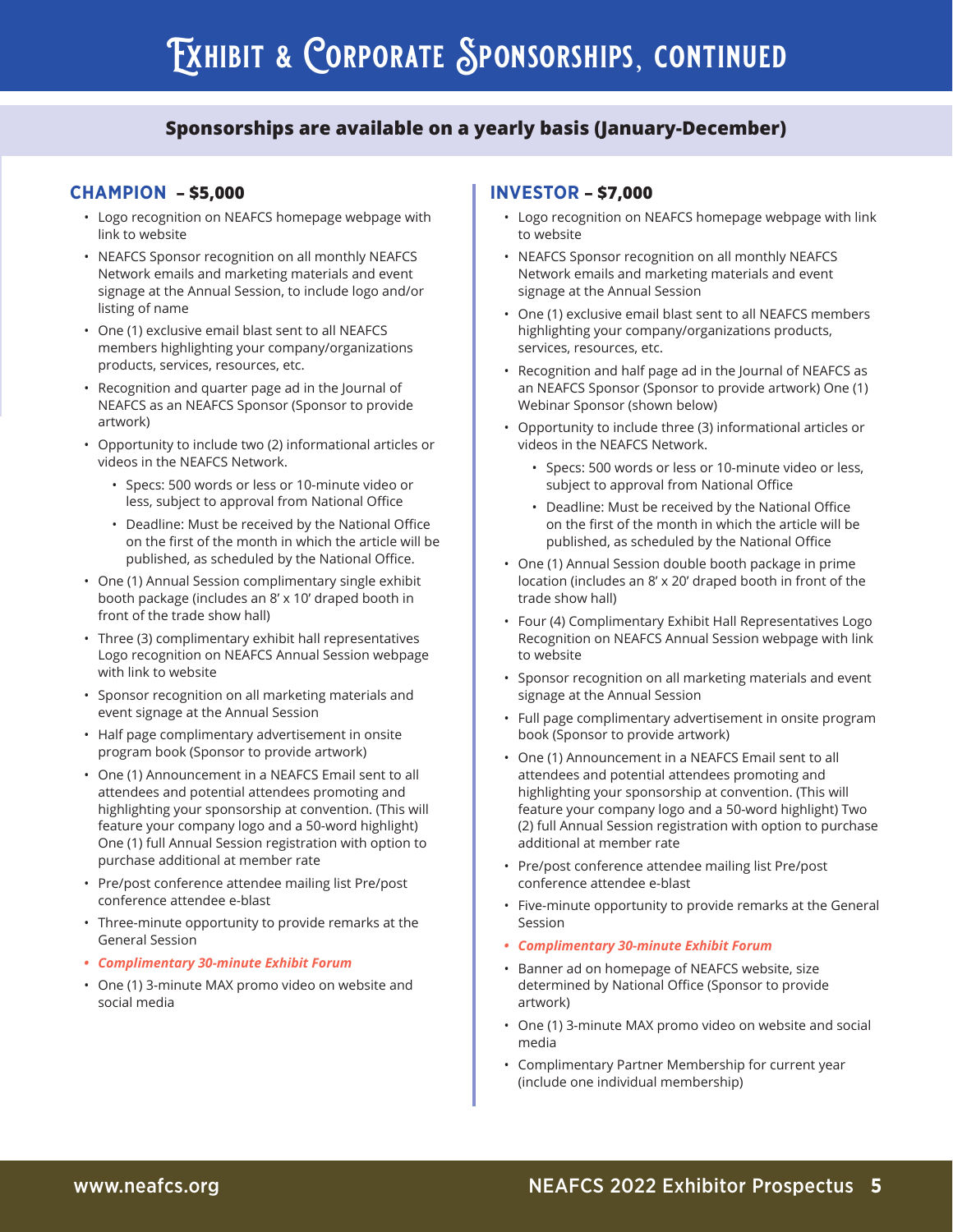# **Add-On Sponsorships**

#### **Add-ons are available to Advocate, Champion and Investor Sponsors only.**

#### **NEWSLETTER SPONSOR**

Feature your company/organization with a linked image or video that will be posted to the top of the newsletter. In addition, this same image or video will be displayed on the NEAFCS Network email announcement sent to members which includes the link to the current newsletter.

The NEAFCS Network is a monthly electronic newsletter for members. The NEAFCS Network is sent to over 2,800 members around the 15th of each month. The NEAFCS Network includes informational articles relevant to the profession, other alliance updates, member benefits, committee work, member updates, upcoming meeting information and much more! Newsletters are permanently archived on the NEAFCS website and available to all members at any time.

#### Rate: **\$50 per issue** or **\$500 for the year** (12 issues)

#### Specs:

- Videos must be uploaded and hosted by the person providing them (YouTube hosting preferred).
- An image should be provided for the video thumbnail and/or the image for the ad itself.
- The image provided should be .png or .jpeg.
- The size should be 1920x1080.
- Ads must be saved as high resolution PNG or JPG file, optimized for web.
- Deadline: Ad must be received within 5 days of the scheduled newsletter.
- Availability: One (1) opportunity available per issue/ month.



#### **WEBINAR SPONSOR**

Sponsor an NEAFCS educational webinar and allow us to recognize you as a partner in the profession. As a webinar sponsor, your company/organization will be featured throughout the life of the webinar. All NEAFCS Webinars are available on the Webinar Archive page for perpetuity.

Estimated attendance: 50 - 100

#### Benefits of Sponsoring:

- Your logo and link to website on the NEAFCS Webinar webpage, promotional eblasts to members, and social media promotion.
- Sponsorship recognition during opening and closing remarks for live webinar.
- Sponsor will receive a complete list of registered participants including name and affiliate only.
- Free recording of the event

#### *Select from one of the options below.*

#### **Option 1 - Select an Already Established Webinar**

Don't have the time or resources to create your own webinar? Sponsor an already scheduled member webinar. These webinars are already established with a speaker and topic. We will place your logo on all marketing materials and promotional emails. Sponsorship recognition will also be provided during the opening and closing remarks of the live webinar.

#### **Option 2 – Create Your Own Webinar**

You would be required to submit a webinar topic for review using our online form. Once approved, we will work with you to showcase your expertise. NEAFCS will provide the Zoom platform and marketing plan. We will place your logo on all marketing materials and promotional emails.

Sponsorship recognition will also be provided during the opening and closing remarks of the live webinar.

#### Rate: **\$250**

Specs:

- 45 minutes of presentation with 10 minutes for Q&A, practice session prior to webinar if needed
- Deadline: 60-days prior to the desired webinar date
- Availability: 4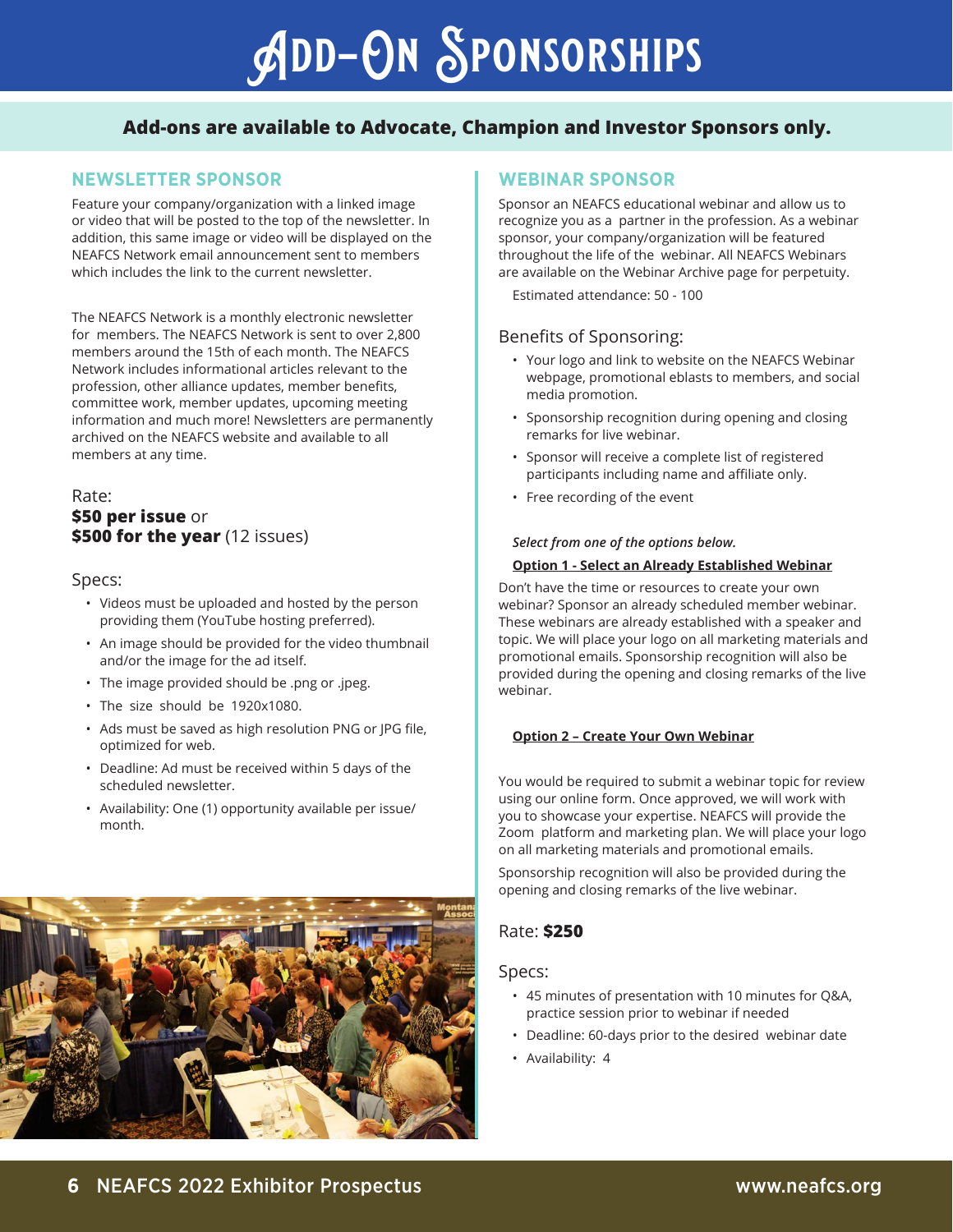#### **Add-ons are available to Advocate, Champion and Investor Sponsors only.**

#### **PREMIUM HOMEPAGE SPONSOR**

Feature your company logo on our homepage scrolling banner, that is also visible on all pages of the website. Your logo will be placed on our website, with a click-through link to the web page or resources of your choice (subject to NEAFCS approval).

#### Rate: **\$50 per month** or **\$500 for the year**

#### Specs:

• 500x500 px

#### **MEMBER TARGETED VIRTUAL FOCUS GROUP SPONSOR**

Focus groups must be specific to NEAFCS member programming. The request for each focus group will be reviewed and approved. Focus groups will include:

- 30 minutes to showcase your product, service, program, etc. via an electronic platform Date and time of focus group will be mutually agreeable by Sponsor and **NEAFCS**
- Two (2) promotional emails to targeted group to include company name and logo Limited participation set by sponsor and/or NEAFCS
- Opportunity to send a follow-up survey to participants (up to 5 questions) – NEAFCS would send on sponsors behalf.
- Compensation for the participants are not included in this package. The sponsor will be responsible for compensating participants directly.

#### Rate: **\$1,000**



#### **JOURNAL OF NEAFCS - ELECTRONIC ADVERTISEMENT**

Journal of the National Extension Association of Family & Consumer Sciences is published annually by NEAFCS. It is a refereed journal on Extension Family and Consumer Sciences research and program evaluation. Content includes members' research, applied research and program impacts. Journal of the NEAFCS also includes award winners' reports. The Journal is sent to over 2,800 members.

The Journal is available for viewing online with the option to download for print.

#### Rates: Full page **– \$200** Half page **– \$150** Quarter page **– \$100**

#### Specs:

- $\cdot$  Full page 8.5x11,
- Half page 7.5x4.75,
- Quarter page 3.625"x4.875"
- Deadline: September 1st
- Availability: First-come, first-served based on availability

#### **CONNECTING WITH COLLEAGUES SPONSOR**

NEAFCS launched a new networking opportunity for its members to connect on various topics. Members meet via Zoom for 1-hour. These networking sessions are open to all members to come to learn and share.

Estimated attendance: 50-150

#### Benefits of Sponsoring:

- Your logo and link to website on the NEAFCS Connecting with Colleagues webpage, promotional eblasts to members and social media promotion
- Sponsor will receive a complete list of registered participants including name and affiliate only Free recording of the event
- Session is archived on the NEAFCS website
- Sponsorship recognition during opening and closing remarks for live webinar

#### Rate: **\$150**

• Availability: 4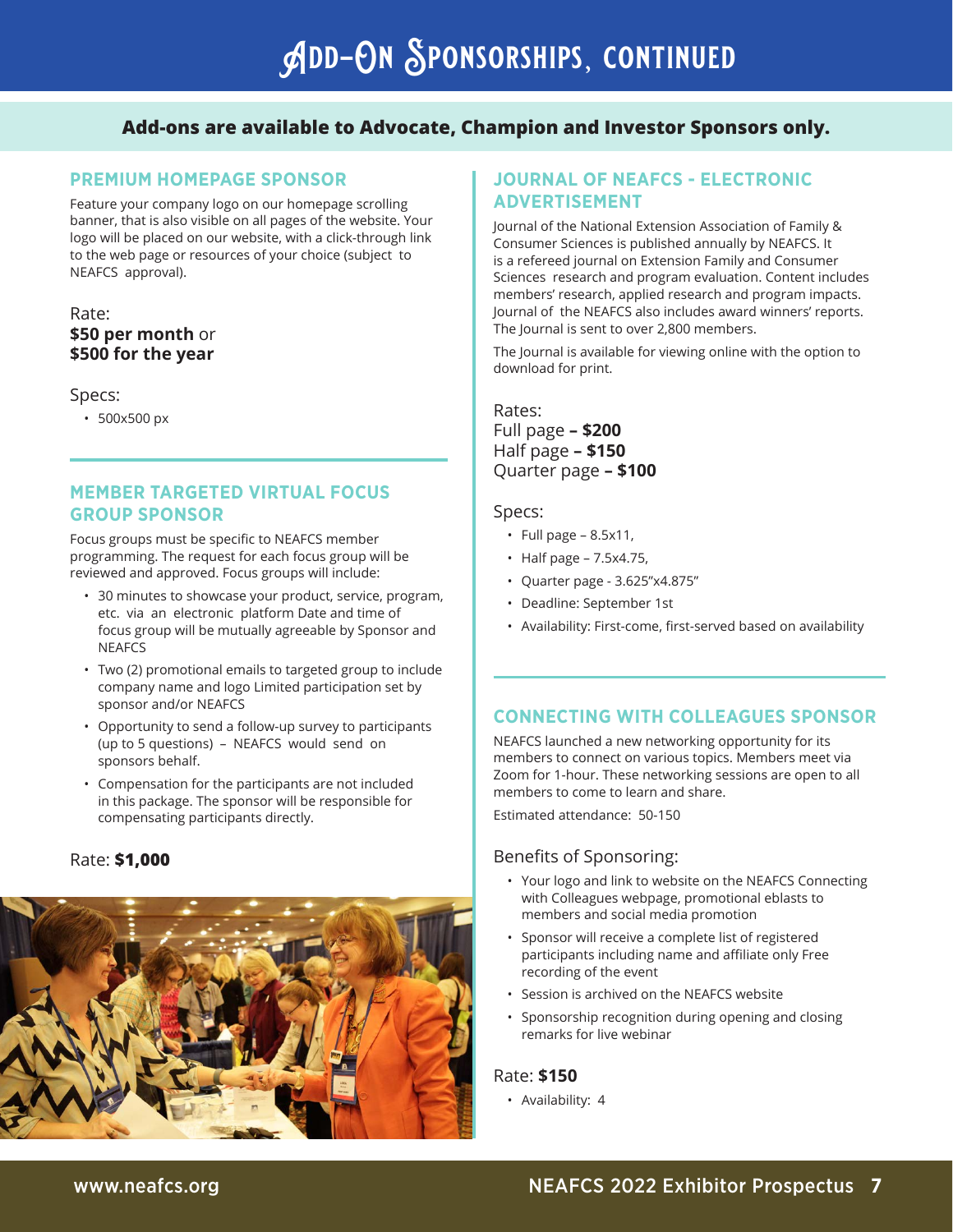# **Annual Session Sponsorships**

**In addition to the Corporate Sponsor Packages listed above, NEAFCS offers a wide variety of additional sponsorships which are available to both exhibiting and non-exhibiting companies.** 

#### **PRE-CONFERENCE BREAKFAST SPONSORSHIP**

#### **\$1,000 (1 available)**

- Sole sponsorship of the Pre-Conference Breakfast
- Recognition on signage during breakfast
- Sponsor recognition on all marketing materials and signage at the Annual Session
- Sponsor recognition in the Annual Session Program Book

#### **WEDNESDAY EXHIBIT HALL LUNCH SPONSOR**

#### **\$3,000 (1 available)**

- Sole sponsor of the Thursday lunch
- Recognition on signage during lunch
- Announcement as sponsor during lunch to promote booth location and company
- Sponsor recognition on all marketing
- Sponsor recognition in the Annual Session Program Book

#### **THURSDAY EXHIBIT HALL BREAKFAST SPONSOR**

#### **\$3,000 (1 available)**

- Sole sponsor of the Friday breakfast
- Recognition on signage during breakfast
- Announcement as sponsor during breakfast to promote booth location and company
- Sponsor recognition on all marketing
- Sponsor recognition in the Annual Session Program Book



#### **ATTENDEE LANYARDS SPONSOR \$1,000 (1 available)**

- Sole sponsorship of the NEAFCS Attendee Lanyards
- Company logo (along with NEAFCS logo) printed on lanyards given to all attendees. Company may also provide pre-made company lanyards
- Sponsor recognition on all marketing materials and signage at the convention

#### **CONVENTION REGISTRATION DESK SPONSOR \$750 (1 available)**

- Sole sponsorship of the NEAFCS Annual Session Registration Desk
- Company logo (along with on NEAFCS logo) on registration desk signage
- Sponsor recognition all marketing materials and signage at the convention

#### **REGISTRATION BAG INSERT**

#### **\$500 (multiple available)**

• One (1) marketing piece to be placed in attendee onsite conference bag

#### **IN-DEPTH SESSION TRANSPORTATION SPONSOR**

#### **\$1,000 - \$6,000 (multiple available)**

*If we receive a sponsor, this will assist in reducing the cost of In-Depth Session Tickets for attendees.* 

- Company logo on all in-depth session tickets (sole sponsor only)
- Recognition on signage at event
- Recognition on bus signage
- Sponsor recognition on all NEAFCS Annual Session marketing
- Sponsor recognition in Annual Session Program Book and App
- One (1) Annual Session App push notification with sponsor recognition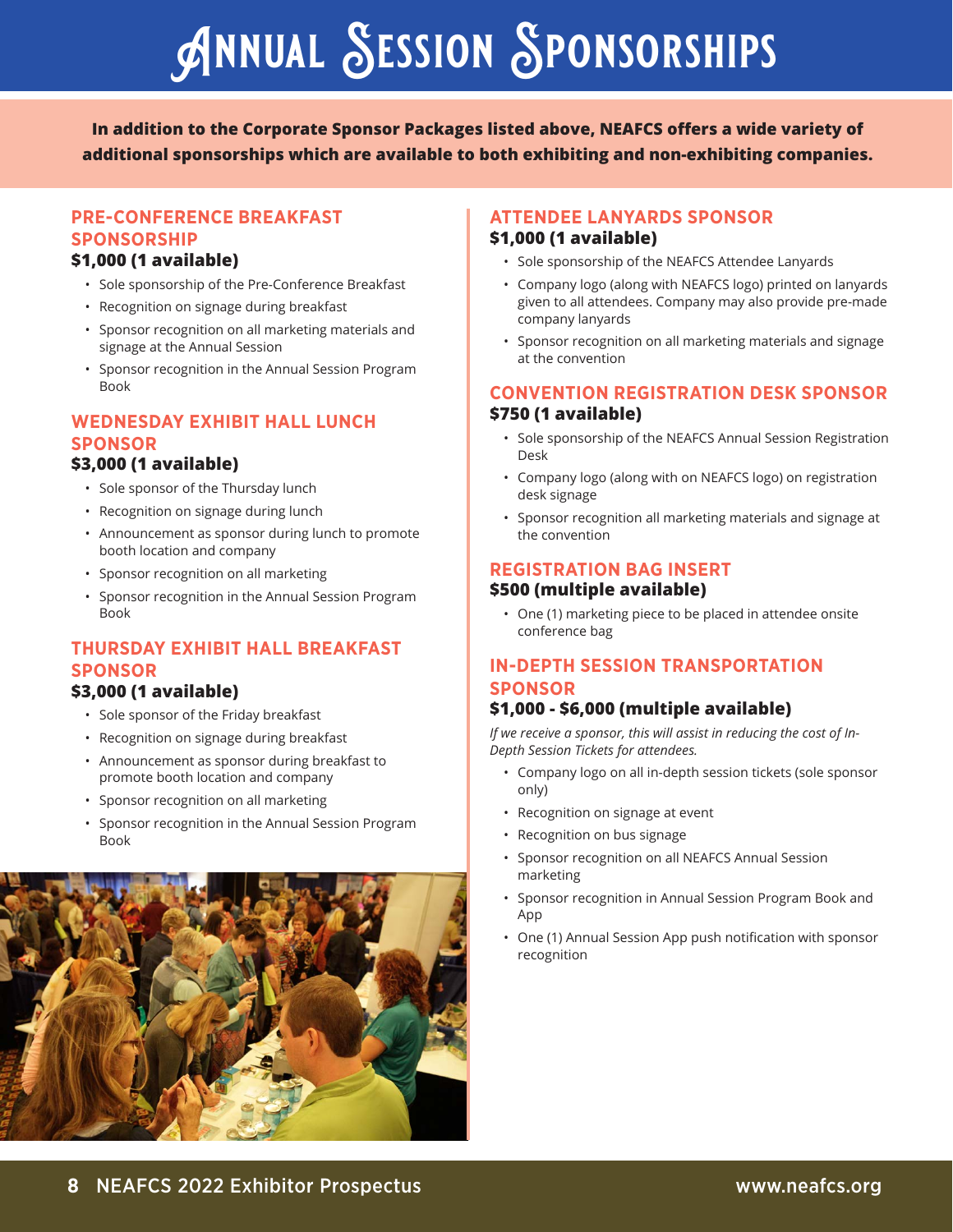## **NEAFCS 2022 ANNUAL SESSION • SEPTEMBER 12-15, 2022 • RALEIGH, NC NEAFCS EXHIBIT FORUM AND/OR DONOR APPLICATION**

#### Attach a separate document for descriptions below if needed. **EXHIBIT FORUM PRESENTER INFORMATION**

| Name:                                                                                                                                                                                                                          |                                                                                                                                                                                                                                |  |
|--------------------------------------------------------------------------------------------------------------------------------------------------------------------------------------------------------------------------------|--------------------------------------------------------------------------------------------------------------------------------------------------------------------------------------------------------------------------------|--|
|                                                                                                                                                                                                                                |                                                                                                                                                                                                                                |  |
| Address:                                                                                                                                                                                                                       |                                                                                                                                                                                                                                |  |
| City: the contract of the contract of the contract of the contract of the contract of the contract of the contract of the contract of the contract of the contract of the contract of the contract of the contract of the cont | State: will be a series of the series of the series of the series of the series of the series of the series of the series of the series of the series of the series of the series of the series of the series of the series of |  |
| Email:                                                                                                                                                                                                                         |                                                                                                                                                                                                                                |  |

#### **EXHIBIT FORUM PRESENTATION INFORMATION**

If you have elected to present an Exhibit Forum, please complete the following information for review and approval. Please return this page with your Exhibitor Application and Terms and Agreement by email to the NEAFCS National Office at elane@executiveoffice.org. Please put "2022 NEAFCS Annual Session Application" in the subject line.

Title of Presentation:

Short Description for promotional use (30 words or less):

Full Description including proposed information to be included in the Session (i.e. new products, new research, etc.) (300 words or less):

## **ANNUAL SESSION DONOR INFORMATION**

If you wish to be an Annual Session Donor, please complete the following information. Your gift will support the general activities and contribute to the overall success of Annual Session. A promotional package will be offered to each donor based on the level of support. For monetary donations, please complete the payment information section on the agreement form enclosed.

| □ Monetary Donation Amount: \$_________________ | OR. | $\Box$ In-Kind Donation (include description below) |
|-------------------------------------------------|-----|-----------------------------------------------------|
|                                                 |     |                                                     |
|                                                 |     |                                                     |
|                                                 |     |                                                     |
|                                                 |     |                                                     |
|                                                 |     |                                                     |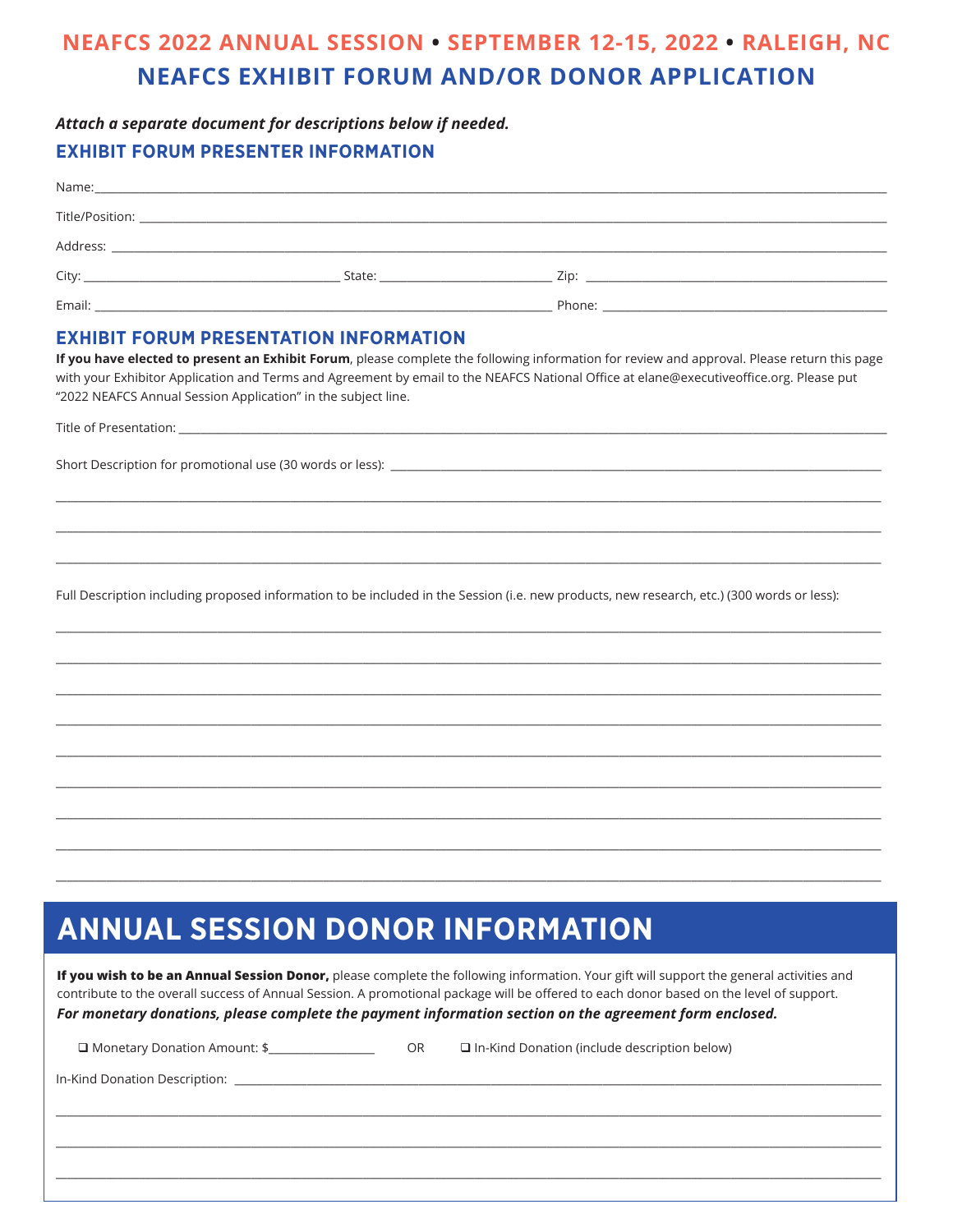## **NEAFCS 2022 ANNUAL SESSION • SEPTEMBER 12-15, 2022 • RALEIGH, NC SPONSOR / EXHIBITOR AGREEMENT**

| Description of Products and Services (50 words or less to be used in Annual Session Program Book):                                                                                                                                                                                                                                                                                                                                          |                           |                            |                                                                                                                                 |  |
|---------------------------------------------------------------------------------------------------------------------------------------------------------------------------------------------------------------------------------------------------------------------------------------------------------------------------------------------------------------------------------------------------------------------------------------------|---------------------------|----------------------------|---------------------------------------------------------------------------------------------------------------------------------|--|
|                                                                                                                                                                                                                                                                                                                                                                                                                                             |                           |                            |                                                                                                                                 |  |
| <b>BOOTH LOCATION(S) DESIRED</b><br>Please note: NEAFCS will be assigning booth preference to companies on a first come, first serve basis. If your company requests a booth that is already<br>assigned, NEAFCS will have the right to reassign your company to the next best available booth. (Reminder: Booths include pipe and drape and ID signage<br>only. Furniture can be purchased for an additional fee from the show decorator.) |                           |                            |                                                                                                                                 |  |
|                                                                                                                                                                                                                                                                                                                                                                                                                                             |                           |                            |                                                                                                                                 |  |
|                                                                                                                                                                                                                                                                                                                                                                                                                                             |                           |                            |                                                                                                                                 |  |
| <b>EXHIBIT BOOTH REPRESENTATIVES</b><br>Each exhibit booth purchase provides for two (2) representatives and two (2) tickets for complimentary meals serviced in the Exhibit Hall. Please provide<br>the names of those who will be representing your company/organization in the Exhibit Hall at the Annual Session.                                                                                                                       |                           |                            |                                                                                                                                 |  |
|                                                                                                                                                                                                                                                                                                                                                                                                                                             |                           |                            |                                                                                                                                 |  |
|                                                                                                                                                                                                                                                                                                                                                                                                                                             |                           |                            |                                                                                                                                 |  |
| <b>EXHIBIT BOOTH OPTIONS</b> (Please check all that apply)<br>$\Box$ First Time Exhibitor – \$650<br>□ Single Booth $-$ \$1,000<br>than \$500,000 annual operating budget, OR University Extension Program, OR small "in region" business exhibiting for the first time at Annual Session                                                                                                                                                   |                           |                            | $\Box$ Non-Profit Booth* – \$500 *for 501(c)(3) non-profit organizations with less                                              |  |
| <b>CORPORATE SPONSORSHIPS</b> (Please check all that apply)<br>$\Box$ Investor – \$7,000 $\Box$ Champion – \$5,000                                                                                                                                                                                                                                                                                                                          | $\Box$ Advocate – \$3,000 |                            | $\Box$ Supporter – \$1,000<br>□ Supporter Non-Profit Org. - \$500                                                               |  |
| <b>ADD-ON SPONSORSHIPS</b> (Please check all that apply)<br>Journal of NEAFCS - Electronic Advertisement: □ Full page - \$200 □ Half page - \$150 □ Quarter page - \$100<br>Premium Homepage Sponsor: □ \$50 / month -or- □ \$500 / year   Newsletter Sponsor: □ \$50 / month -or- □ \$500 / year<br>Webinar Sponsor: □ \$250   Connecting with Colleagues Sponsor: □ \$150   Member Targeted Virtual Focus Group Sponsor: □ \$1,000        |                           |                            |                                                                                                                                 |  |
| <b>ANNUAL SESSION SPONSORSHIPS</b> (Please check all that apply)<br>$\Box$ Pre-Con. Breakfast – \$1,000 (1 available) $\Box$ Exhibit Hall Breakfast – \$3,000 (1 available)<br>$\Box$ Attendee Lanyards - \$1,000 (1 available) $\Box$ Registration Desk - \$750 (1 available)<br>□ In-Depth Transportation - \$ _______ (multiple available)                                                                                               |                           |                            | $\Box$ Exhibit Hall Lunch – \$3,000 (1 available)<br>□ Attendee Bag Insert - \$500 (multiple available)                         |  |
| <b>ANNUAL SESSION PROGRAM BOOK ADVERTISEMENT (additional purchase)</b><br>Half Page Ad □ \$150.00<br>Full Page Ad $\Box$ \$200.00                                                                                                                                                                                                                                                                                                           |                           | Quarter Page Ad □ \$100.00 |                                                                                                                                 |  |
| <b>OTHER (Please complete the enclosed form)</b>                                                                                                                                                                                                                                                                                                                                                                                            |                           |                            | □ Exhibit Forum - \$150.00 □ Partner Member Exhibit Forum - \$100.00 □ Annual Session Donor \$___________ or □ In-Kind Donation |  |
| TOTAL PAYMENT DUE (including Sponsorships, Booth Space, Advertising, and/or Donation): \$____________________________                                                                                                                                                                                                                                                                                                                       |                           |                            |                                                                                                                                 |  |
| <b>PAYMENT INFORMATION</b>                                                                                                                                                                                                                                                                                                                                                                                                                  |                           |                            |                                                                                                                                 |  |
| $\Box$ Credit card <i>(complete the following information)</i> $\Box$ Visa $\Box$ MC $\Box$ AMEX                                                                                                                                                                                                                                                                                                                                            |                           |                            |                                                                                                                                 |  |
|                                                                                                                                                                                                                                                                                                                                                                                                                                             |                           |                            |                                                                                                                                 |  |
|                                                                                                                                                                                                                                                                                                                                                                                                                                             |                           |                            |                                                                                                                                 |  |
| *This is the 3 digit number found next to the signature panel on the back of the card. AMEX ONLY - This is the four digit number found on the front of your card                                                                                                                                                                                                                                                                            |                           |                            |                                                                                                                                 |  |

\*This is the 3 digit number found next to the signature panel on the back of the card. AMEX ONLY - This is the four digit number found on the front of your card. Upon completion, please return along with payment to the National Extension Association of Family & Consumer Sciences, 325 John Knox Rd, Ste L103, Tallahassee, FL 32303, by fax to (850) 222-3019 or by email to elane@executiveoffice.org. For additional questions or requests, please contact Elizabeth Lane at (850) 205-5638 or email at elane@executiveoffice.org.